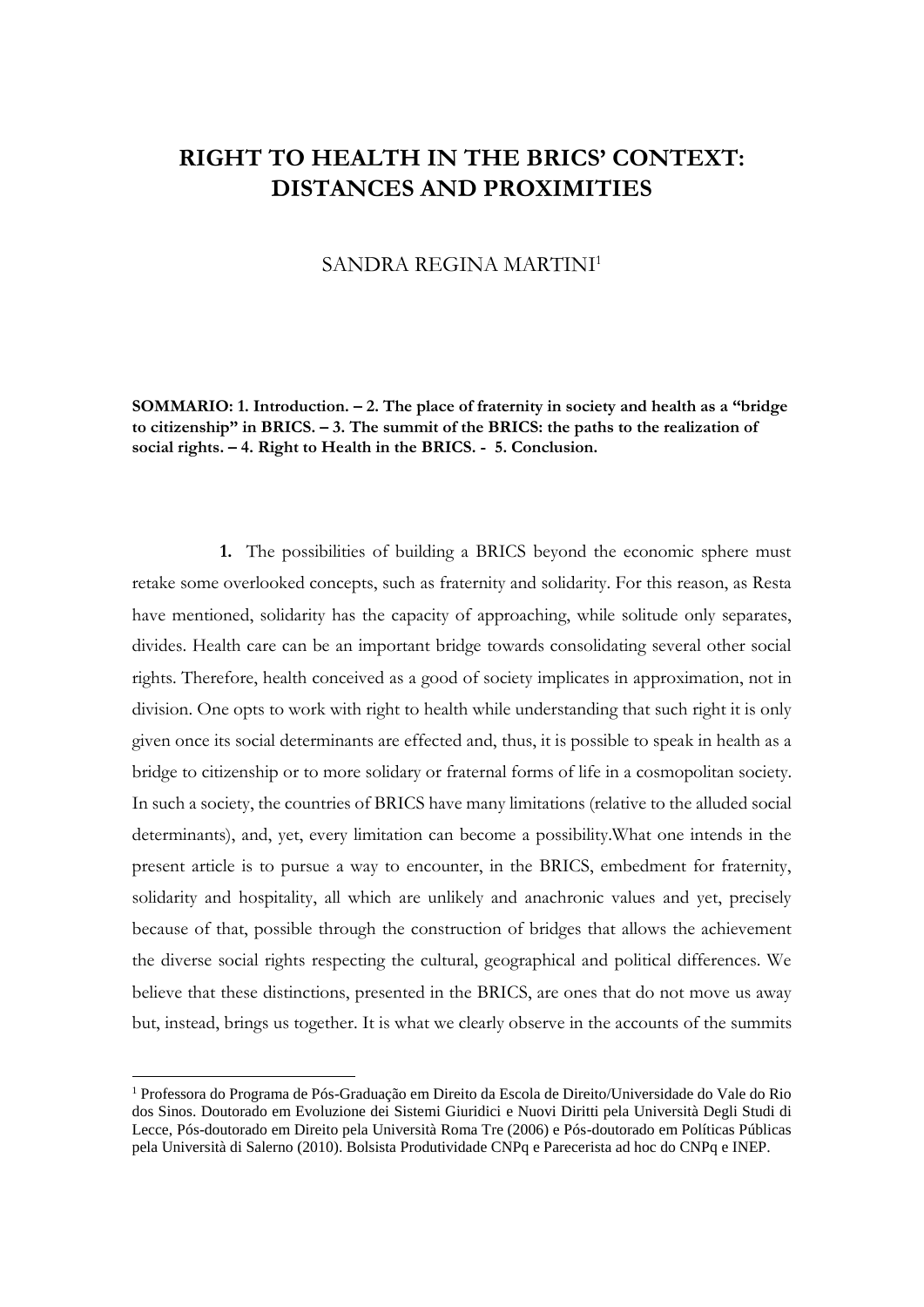of the BRICS. By the end of this article, we will present, utilizing the example of the issue of HIV, how internal health policies of each country can contribute with the situation of the others.

**2**. Something that must be realized is that the opportunity of a regular world is only possible in this very world , furthermore, each determination of world can only be perceived in society by itself. In the same way, the indetermination of world means that it can be determined always differently: historically, the world has been defined, measured, divided and appropriated. That history can be changed: we must understand society as a place to social transformation. The differences are part of this society where events occur simultaneously and are independent from individual and local desire, and yet directly influence in our daily lives. Thus, the global treats can be solved in their own space where they rise; out of it, any solution may be inadequate. We do not have any doubt of the ambivalence of life in territories that present as many differences as in the countries from BRICS, but those differences can somehow approach us. Hence, the public policy in each country and in the BRICS group should overcome this situation looking for new ways – building new bridges – where the right of health presents itself as central to the other social rights. It's not enough reaffirm the impotence of the established mechanisms; it is also necessary to transform this ambivalence into something positive. Bearing in mind that, in the evolutionary process, we unveil antique paradoxes by creating new ones, also we resolve ambivalences creating new ambivalences.

Many theories are available to the social analysis, some intend to solve humanity's issues, without realizing that, while doing so, it is also possible, considering the other side of the form, to be creating new ones. Other theoretical postures propose a revolution. The theoretical-methodological approach we follow is based on a certain anachronism because it proposes rescuing a fundamental concept of illuminist revolution, which was not appropriately discussed. Fraternity, as stated by Resta, "was hidden in the dungeons of the French Revolution". This phenomenon has a strong justification, since discussing fraternity, from a scientific perspective, means seeing the other as "another self". This is not an easy or comfortable posture because it is not easy to think about the necessary social transformation.

In regards to the BRICS countries, we can ask many question – which group is this? Who is on it? Who makes the rules? Who ought to fulfill this body of law? Who says what is Law? What are the limits of national health care systems? Can the right to health be a bridge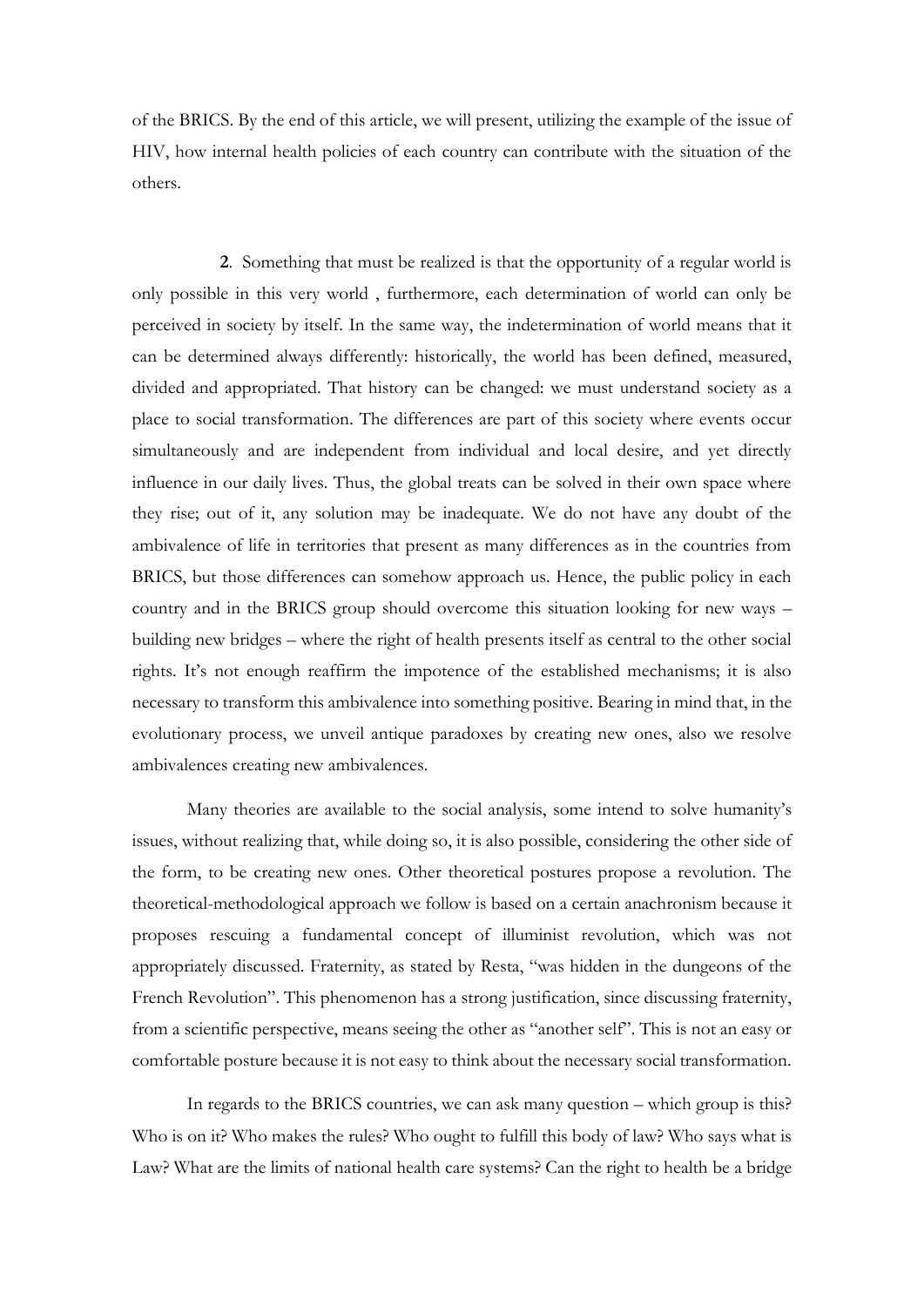to the effectivation of other social rights? These questions will be answered with other questions, and the key for these question-answer-questions can be a fraternital one that, as Resta says, is the nodal notch to a critical established citizenship and sovereignty, ie actual juridical system. Thus, fraternity has the function of constantly uncovering paradoxes, is a term that historically relates to the idea of brotherhood, the experience of being part of the sharing, identity and community. Resta, in order to makes us think about the role of science in the last few years, states that "the social sciences of the last 20 years did not do anything but strive to show the existence of non-rational components of rational action ", characterized by the combination of motives and action of their cognitiva dissonance, "bounded frame of reference the ex post justifications continuum of effects and motivations, highlighting the strong disposal between action and its world of possibilities excluded, but not eliminated". Instead, the meta-theoretical methodology used relates directly to the process of social transformation. Meta, etymologically, means transformation and succession in time. Also, theory means the action of observing. Based on the understanding that the meta-theoretical research results in the meta-theory itself, it is necessary to analyze concepts and terms that allows understanding on how the observer is located within the observation itself: there is no separation between subject and object (thesis deeply discussed by N.L.)

Indeed, it is worth noting the close ties between legal meta-theory and legal epistemology. See, for example, that the legal epistemology builds itself as a theory that studies the application of legal and related knowledge, with the advance of the construction of a science of law, eventually specializes fields of knowledge. The production of knowledge on a particular theme enables the differentiation of thematic fields and the consequent critical production on what was produced. Therefore, this production process creates a "theory about a theory", a "theory of legal science" or a "legal meta-theory". These meta-theories seek to address the problems related to legal scientificity, given that legal science becomes verifiable. The differentiating factor of the meta-theory of legal epistemology is how metatheory surpasses the epistemological processes of understanding the nature and the justification of scientific knowledge. Furthermore, a meta-theory attempts to reconstruct the scientific activity and understand what results from it. There is a close connection between what is theoretically produced and what is possible to relate and verify empirically .

Eligio Resta, affirming his theory as a meta-theory, shows the need of aggregating multiple assumptions for the analysis of social complexity. Nowadays, we see the importance of the return of Weber's ideas. For example, when one proposes to capture the subjective meaning of social actions through an objective method, although built in a subjective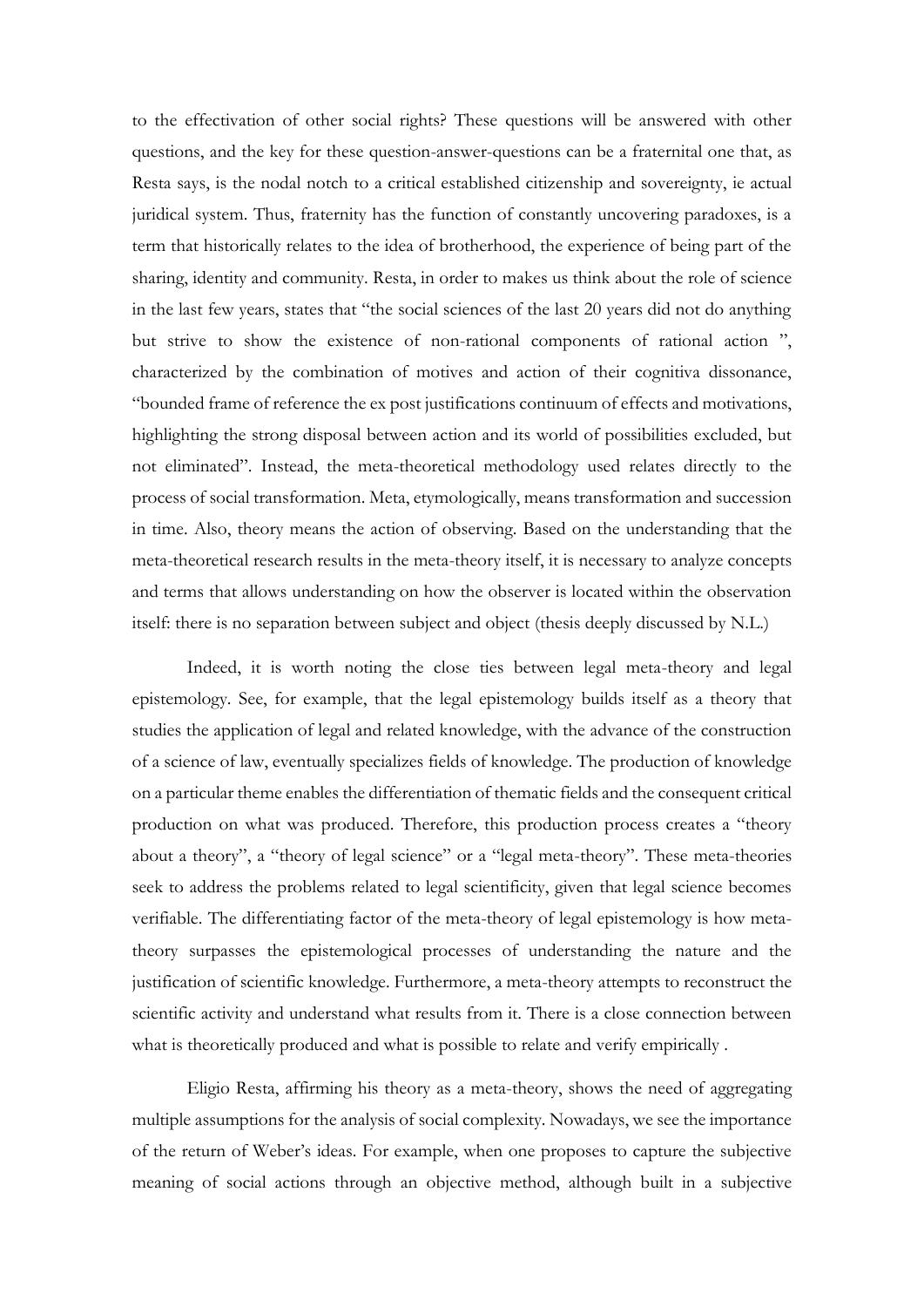manner, i.e., the Ideal Type. Resta, when proposing the meta-theory of Fraternal Law, revives several authors and theories using many conceptions of systemic theory. He also works, with Habermas's theory, with the conceptions of psychoanalysis, philosophy, among others. From this construction/deconstruction, the main points of this meta-theory appears as: fraternity as possibility and necessity of seeing the other as another self; pacts that are established among peers in which there is no place for a sovereign; the need to overcome the dogma of state sovereignty; nonviolence and limitless inclusion, even though we often have an inclusion that is given through exclusion. Therefore, the meta-theory of Fraternal Law presents itself as anachronistic and at the same time as a bet on the process of social transformation. In this process, the right to health is an issue that transcends boundaries of all kinds because the idea of the other as a brother does not support territorial or other boundaries. To Resta, the fraternity defended at the Enlightenment Revolution remain unheard and unresolved in relation to equality and liberty and now returns linked to the idea of globalization and to the necessity of overcoming boundaries, in which the condition dependency of everything and everyone is every day more evident. Thus, while there is a growing feeling that everything could be different from what it is, little can be effectively done to make different occur. Also, there is the thought of the connection universali being able to interpret the present, since our time as stated Resta, lives a decisive re-articulation on the idea of spazi politici, and exactly why imposes a rethink of our lexical concepts such as fraternity, which remained silent for a long time, but is now presented with more force, albeit anachronistic mode.

The meta-theory of Fraternal Law presupposes the unveiling of paradoxes, i.e. How is it possible in a cosmopolitan society still have impassable borders? Are they insurmountable? What is the function of fraternity in this game? There is a lot to ponder, but it is critical to understand what Fraternal Law means, as well as its possibilities and limitations . The fraternity, long forgotten by many, is enshrined in the Universal Declaration of Human and Citizen Rights and the International Labor Organization, and various modern constitutions. The proposal of meta-theory of Fraternal Law is to understand how the conception of Enlightenment Revolution can be implemented and analyzed in the present day, although not by its presence but by its absence. It is exactly the anachronism of fraternity, which allows the in depth analysis of the social complexity. The said theory reflects on a "meta-theoretical" proposal, which is based on the analysis of theories through themselves, where traditional overcoming between subject and object disappears, taking its place the analysis related to the social transformation process. This theoretical proposal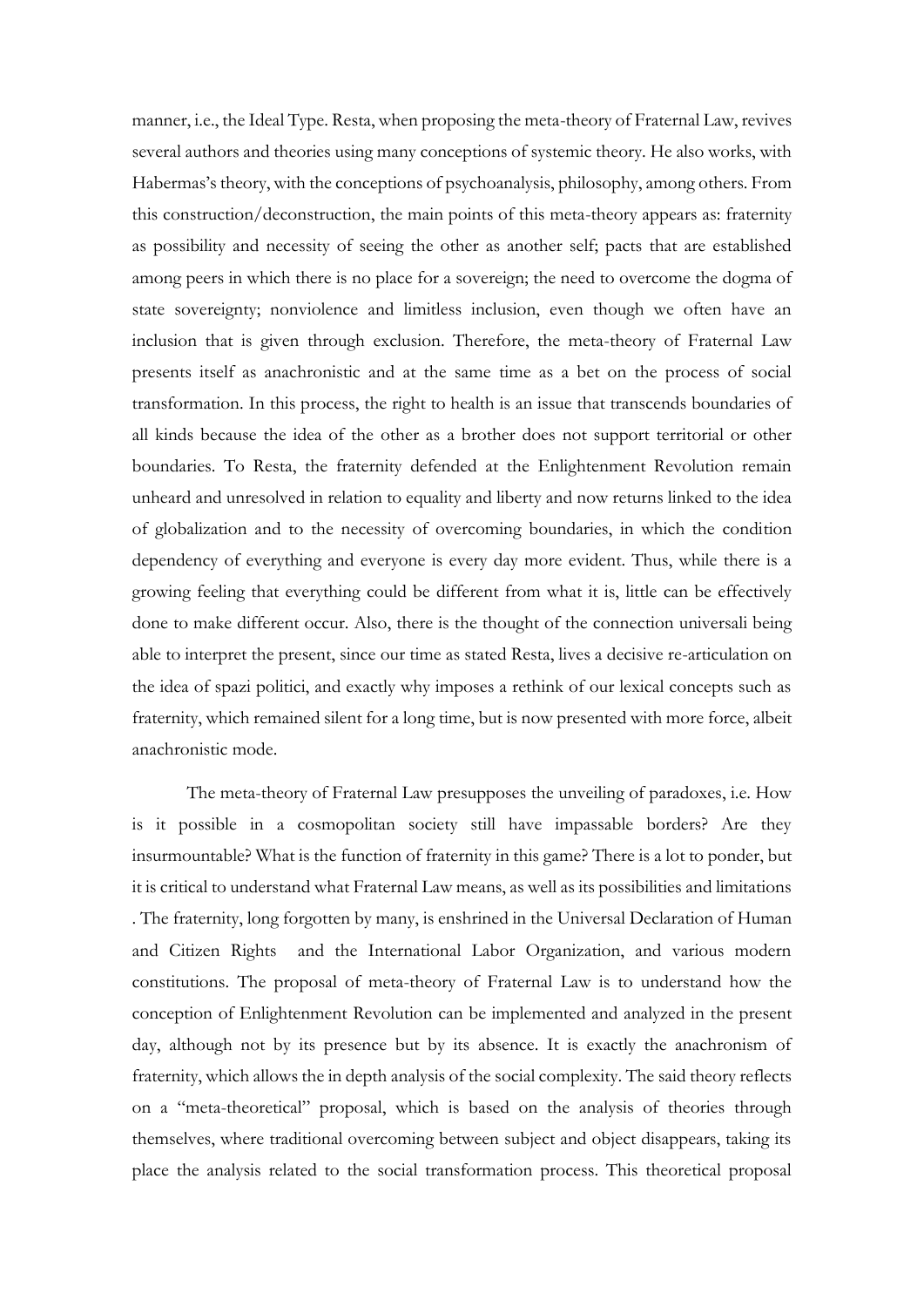explains itself, or becomes even more complex, through the founding conceptions of the meta-theory presented by Eligio Resta: swearing together or, as Resta says, "co-swearing"; a law free of obsession, of an identity that legitimate; pondering about the traditional concept of citizenship, founded on friendship, nonviolence and the universal inclusion in cosmopolitan society.

When dealing with health as a "bridge" for citizenship we are not ignorant of the complexity that surrounds the provision aspect of the right to health. Thus the contributions of Ferrajoli in this aspect are relevant. The author emphasizes that the right to health is expensive, but is much more valuable to the State to propitiate him than neglect it, because this neglect creates an exclusion. This is what the author says about the "complexity" of the right to health in relation to its scope: "the right to health takes shape as a typical molecular right. This includes on one side a negative right immunity, providing the prohibition of injuries: that the air and water are not polluted, that adulterated food won't be put on the market, in short that does not cause damage to health ". On the other hand, this includes a positive right, typically social, the health provision. The proposal of the Welfare State was to incorporate the social question, which caused an eminently finalistic character, offering an interventionist and promotional feature. In this case the Welfare State assumes the functions assigned directly to its main actor: the individual.

The constitutionalization of the right to health, where it occurred, was an attempt to reduce complexity, because to the extent that a right becomes positive, in theory, to comply with the social demand for complexity reduction, but when you positivate it, it will increase it's complexity, because, from that, we have a range of actions that constitute an obligation for the State, and it creates a number of rights. With positivization of the right to health, as well as any other rights, we need to build a structure capable of accounting for the realization of this right and the possibility of claiming it in court. That is, it becomes even more complex This analysis does not exclude other possibilities of observation, for example, the importance of social movements and the democratization process in countries. Although, at first, the BRICS countries were identified only by economic development and political power in their respective regions, currently, this group is in a position where maintaining economic identity is no longer sufficient, so topics like protection and realization of human rights are fundamental and should become a priority in these countries agenda. So that as Cintra suggests: "in an increasingly interdependent world, peace, prosperity and human dignity does not only depend on actions nationwide and international cooperation for development is key to the establishment of a more just and peaceful international order" .We can then ask: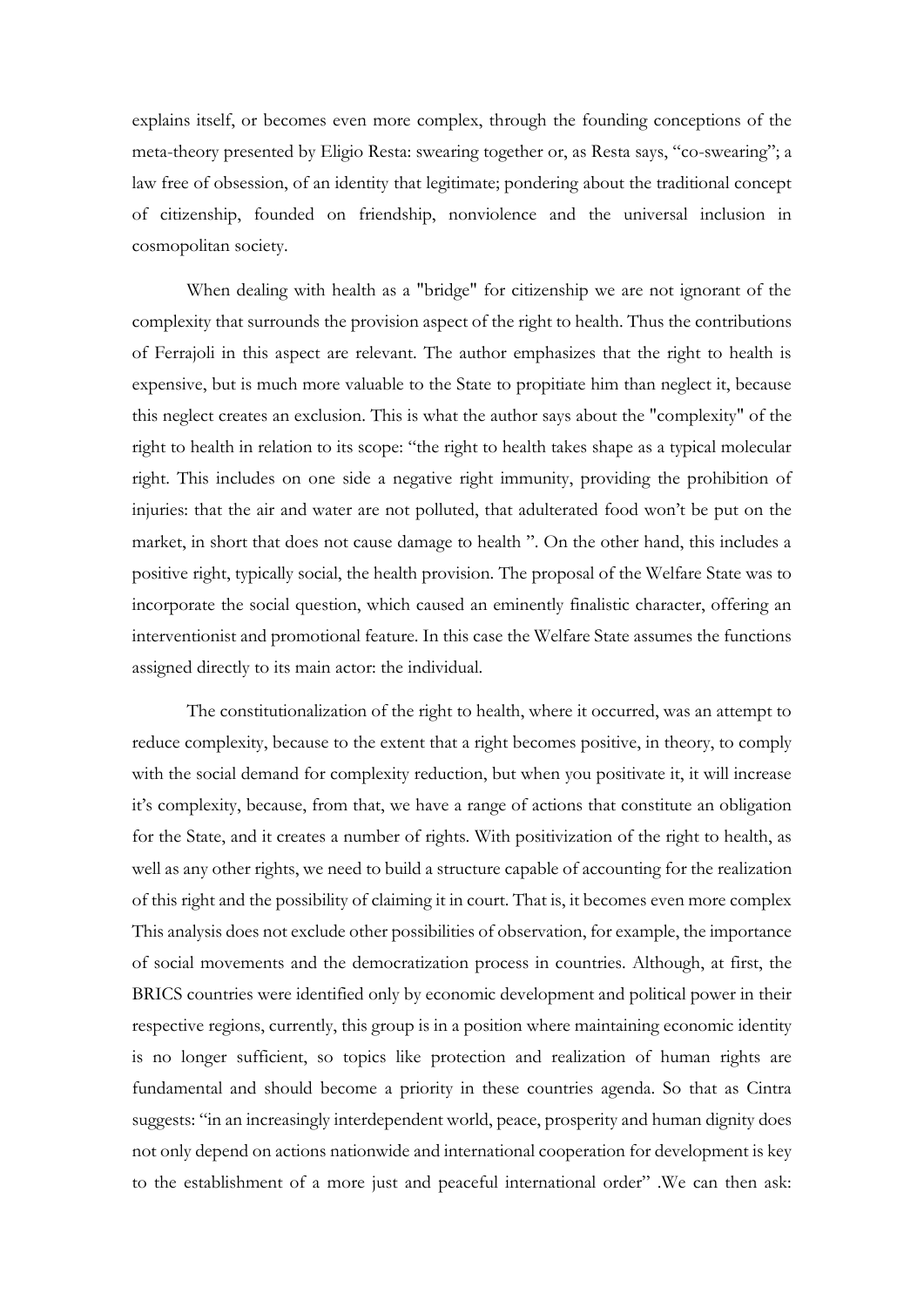BRICS countries are willing to promote an agenda that establishes conditions for economic development that take into account the protection of human rights? When you look at the official meetings of this group, we can say that yes, there is a provision for this and possibly this is the differential in relation to other groups, such as Mercosul and the European Union. Then, we will analyze the results of the meetings of the BRICS countries.

**3**. We will describe the summits, highlighting how these meetings "open" ways to build "bridges" to the realization of rights. The group of countries that form the BRICS, until now, had six summits. In each of these meetings the representatives of each country signed statements. It should be noted that the first summit took place in Russia on June 16, 2009; the second summit took place in Brazil, in April 15, 2010; the third summit, held in China in April 14, 2011 and featured the entry of South Africa into BRICS ; the fourth summit, which took place in India on March 29, 2012; the fifth summit, which took place in South Africa, on March 27, 2013; Finally, the sixth summit, which took case in Brazil in July 15, 2014.

At the first summit, it is clearly expressed the will of the BRICS countries to reform international financial institutions and to reflect the changes in the world economy. The main concern in 2009 was related to the situation of the world economy, already in regard to human rights, the BRICS condemns terrorism and reaffirms its commitment to increase cooperation between our countries in areas of social concern and to strengthen efforts to provide international humanitarian assistance and reduce the risk of natural disasters .The second summit, on the other hand, underlines the necessity of matching the global governance in all relevant areas of transformations without stating, however, not knowing which of these areas would be. It also reaffirm the need for a comprehensive reform of the UN, with a view to making it more effective, efficient and representative, so that it can deal with contemporary global challenges more effectively. With this, the BRICS countries underline their support for a multipolar, equitable and democratic world order based on international law, equality, mutual respect, cooperation, coordinated action and collective decision-making of all States . In addition, they claim that the global economic situation improved and attach to emerging economies an important role in the resumption of economic growth and therefore believe they can play an even larger and more active role, commit to work together with other countries to reduce imbalances in global economic development and promote social inclusion. To do so, call upon reforming the financial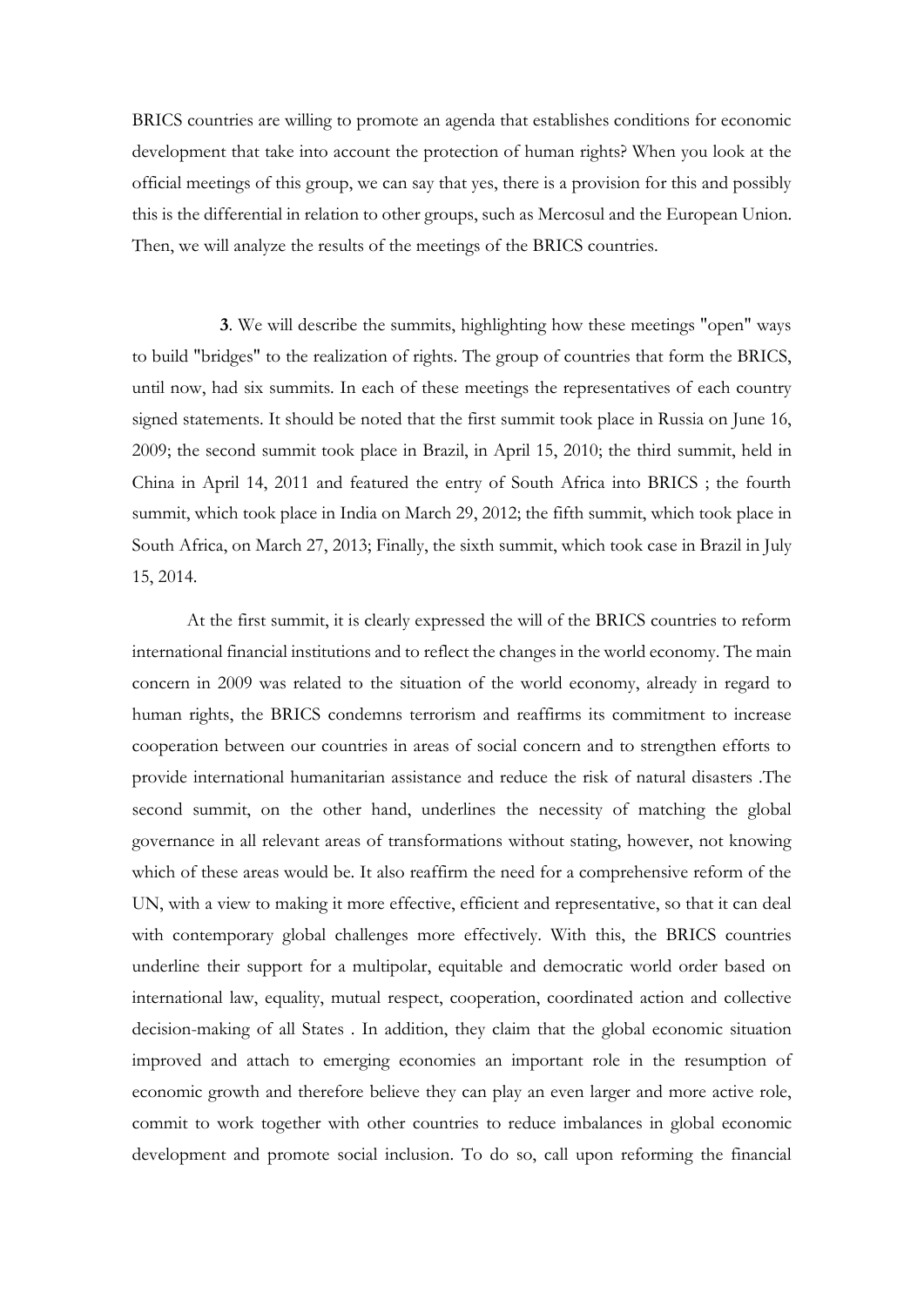architecture and argue that the IMF and the World Bank urgently need to address their legitimacy deficits .

Importantly, in 2010, the BRICS statement devotes a part of the development in social context, highlighting the Millennium Declaration of the United Nations and the need to achieve the Millennium Development Goals (MDGs) . So this year, start to show more clearly the topics as development, social rights, reducing inequality, solidarity and some concrete measures such as technical cooperation and financial support, as a way of contributing to the achievement of sustainable social development, with social protection, full employment and decent work. Work policies and programs, with special attention to vulnerable groups such as the groups such as the poor, women, youth, migrants and people with disabilities . Therefore, it is from the second summit that we can start talking about an agenda of cooperation that also seeks to implement social rights. In this sense, it is also the first time that occur sectoral initiatives aimed at strengthening cooperation . The protocol signed by Brazil's Supreme Federal Court, the Russian Federation Supreme Court, the Supreme Court of India and the Supreme People's Court of China aims to establish mutual cooperation through the exchange of information, and disclosure of activities in within their respective powers .This agreement is an important step towards cooperation on the protection of human rights, since it provides for holding conferences, seminars and other technical and academic meetings on judicial practice, human rights, the promotion of access to justice, the use of alternative dispute resolution methods, settlement and protection of minors, in addition to the rapprochement between their magistrates .

In the third summit, one realizes that the discourse aims to strengthen cooperation ties for the BRIC as a group that plays an important role on the world stage, in order to express that: "It is the strong shared desire for peace, security, development and cooperation that united the BRIC countries, with a population of about 3 billion people from different continents. The BRICS aims at contributing to the development of humanity and establishing a more just and equitable world ". Without, however, be restricted to this group, because at the same time, claim that cooperation is inclusive, with no element of confrontation and is open to engagement and cooperation with third-countries.

Under international law, they express concern about terrorist threats and the turmoil in the Middle East, North and West Africa. Thereby reinforcing the principle that the use of force should be avoided as well, "that the independence, sovereignty, unity and territorial integrity of each nation should be respected ". However, at no time, the statement makes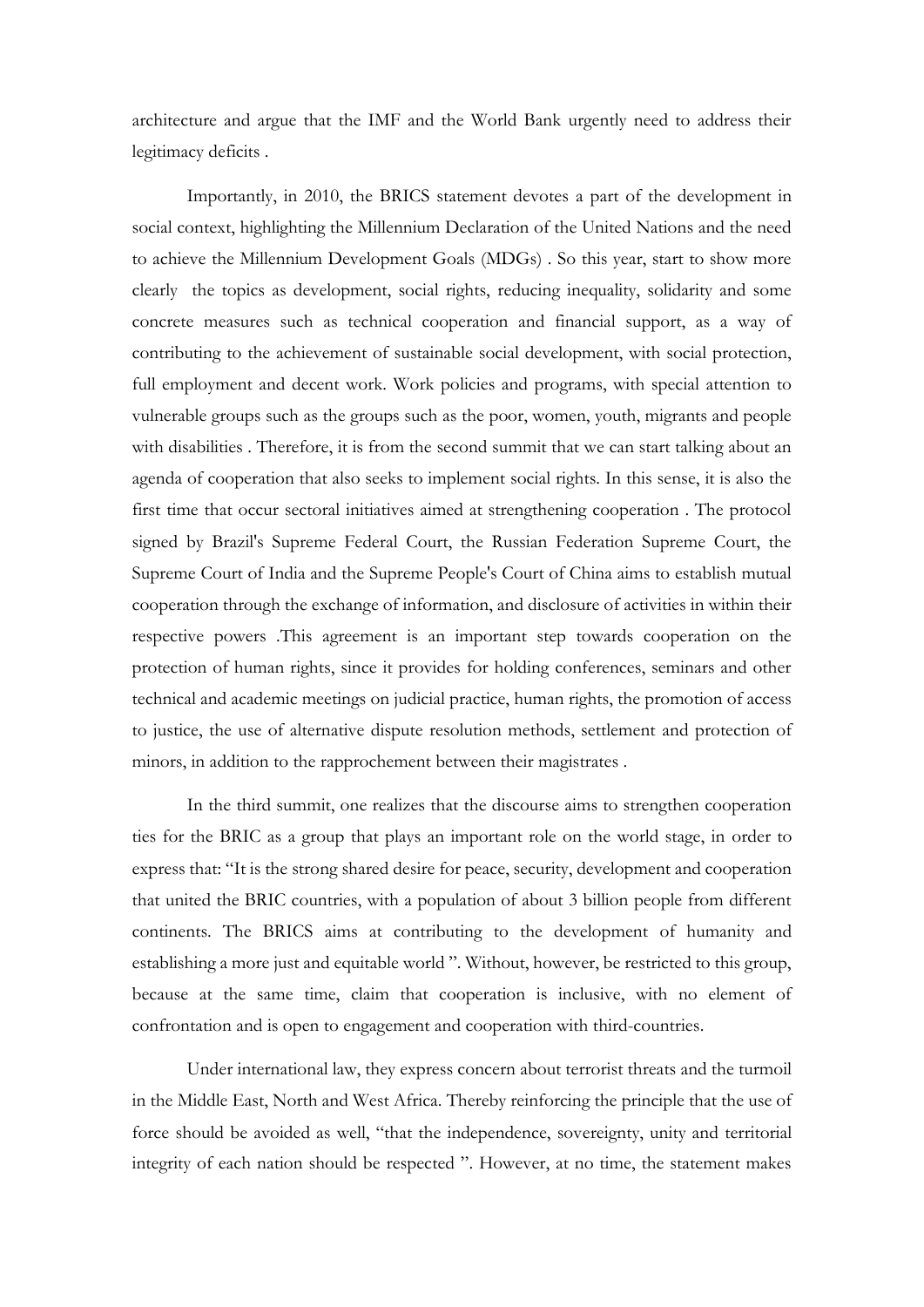explicit mention of human rights, it only mentions that they believe that growth and development are essential to fighting poverty and achieving the Millennium Development Goals and eradicating extreme poverty and hunger "is a moral imperative, social, political and economic development of humanity and one of the biggest global challenges the world faces today, especially the least developed countries in Africa and other continents" . This demonstrates that the BRICS believe in the premise that only a growing or developed country is capable of addressing issues related to human rights. By the third summit, BRICS presents for the first time, an action plan, which lays the foundation for cooperation within the countries. For the objective proposed in this paper, we present two actions: first, one linked to the field of human rights stands, out in the action plan proposed by the BRICS declaration in 2011, which is, the objective of "Implementing the Protocol intent between the Supreme Courts of the BRICS ", signed in 2009, during the second summit.

Well, the first conference arising from this Protocol took place in March 2011 and lasted twelve days. Nevertheless, specifically regarding human rights, the schedule of activities devoted only a day in the theme, with the aim of identifying the areas in which they develop actions of human rights, as well as programs and mechanisms for information sharing and cooperation between the Supreme Courts of the BRICS. Furthermore, we intended to verify recent projects in the area of human rights . The second action concerns the right to health issue. Specifically, the year 2011 was a highlight, as is the first time that the term "public health" appears in the statements, in the following manner: "We underline our firm commitment to strengthen dialogue and cooperation in the fields of social protection, decent work, gender equality, youth and public health, including the fight against HIV / AIDS" .

With respect to the Fourth Summit, held in New Delhi, India, on March 29, 2012 , we identified that the discourse remains basically the same of 2011. Thus, it is used as given prominence to demonstrate the importance of group, in fact that these countries represent 43% of the world population. With this, reiterated the claim on the broadening of representation of these countries in global governance institutions, especially in the Security Council of the UN and the IMF. In addition reinforcing this new global scenario especially the peripheral countries, the bloc said that while the BRICS have recovered the international crisis relatively quickly, the prospects for growth around the world have been affected by market instability, especially in the euro zone .The fourth summit first considered the possibility of establishing a new Development Bank aimed at mobilizing resources for infrastructure projects and sustainable development in countries of the BRICS and other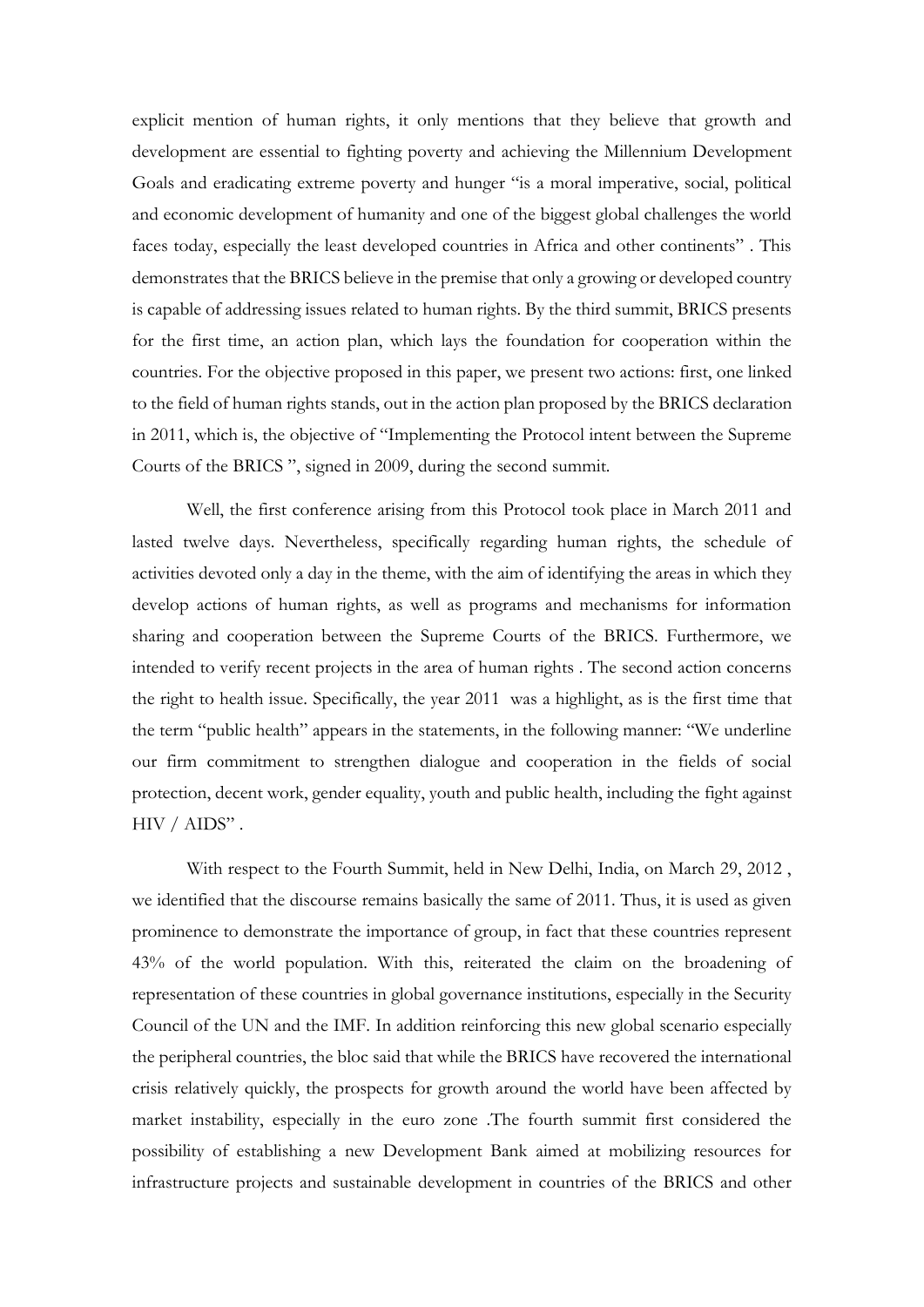emerging economies and developing countries. Regarding the issue of human rights in International Law, countries there were concerns about the situation in Syria and call for the immediate end to all violence and human rights violations in that country, support to Afghanistan and recognition of Iran's right to peaceful use of nuclear energy and the commitment to the alleviation of the humanitarian crisis that still affects millions of people in the Horn of Africa . In terms of concrete initiatives, the fourth summit highlights the concern for the Right to Health: "Most countries of the BRICS confront many similar challenges in the field of public health, including universal access to health services, access to health Technologies, including medicines, the costs are increasing, and the rise of the costs with transmitted and non-transmitted diseases. We recommend that the meetings of Ministers of Health of BRICS, which first took place in Beijing in July 2011, are from now on, institutionalized in order to face these common challenges more efficiently in terms of cost, more equitable and sustainable way" .

The fifth summit, held in 2013 , completes the first cycle of Summits BRICS and reiterates many issues addressed in previous summits on more equitable development and a more inclusive global growth. Thereby, this statement brings numerous issues concerning the world economy, as well as a critique of political actions adopted in Europe, the USA and Japan, because of its negative side effects on other economies. On the other hand, states that the BRICS are satisfied with the finding that the establishment of a new Development Bank is feasible and viable . The instruction for a feasibility and viability study were held, had been given to the finance ministers of BRICS, as already mentioned, during the Fourth Summit, held in 2012, in the Plan of Action of New Delhi, which referred to the need for "meeting of Experts on the New Development Bank". The agreement was finally signed in 2014, with this new Development Bank for the purpose of mobilizing resources for infrastructure projects and sustainable development, either in the BRICS or other emerging economies, all in reason, mostly that these countries "continue to face significant financing constraints to address infrastructure gaps and sustainable development needs. With this in mind, we are pleased to announce the signing of the Agreement establishing the New Development Bank (NDB), with the purpose of mobilizing resources for infrastructure and sustainable development projects in BRICS and other emerging and developing economies (….)" . Still, on the issues of human rights, is expressed in the report of the fifth summit the concern over the deteriorating security and humanitarian situation in Syria and the condemnation of increased violations of human rights and international humanitarian law, as a result of continued violence. In addition, countries call upon the international community to help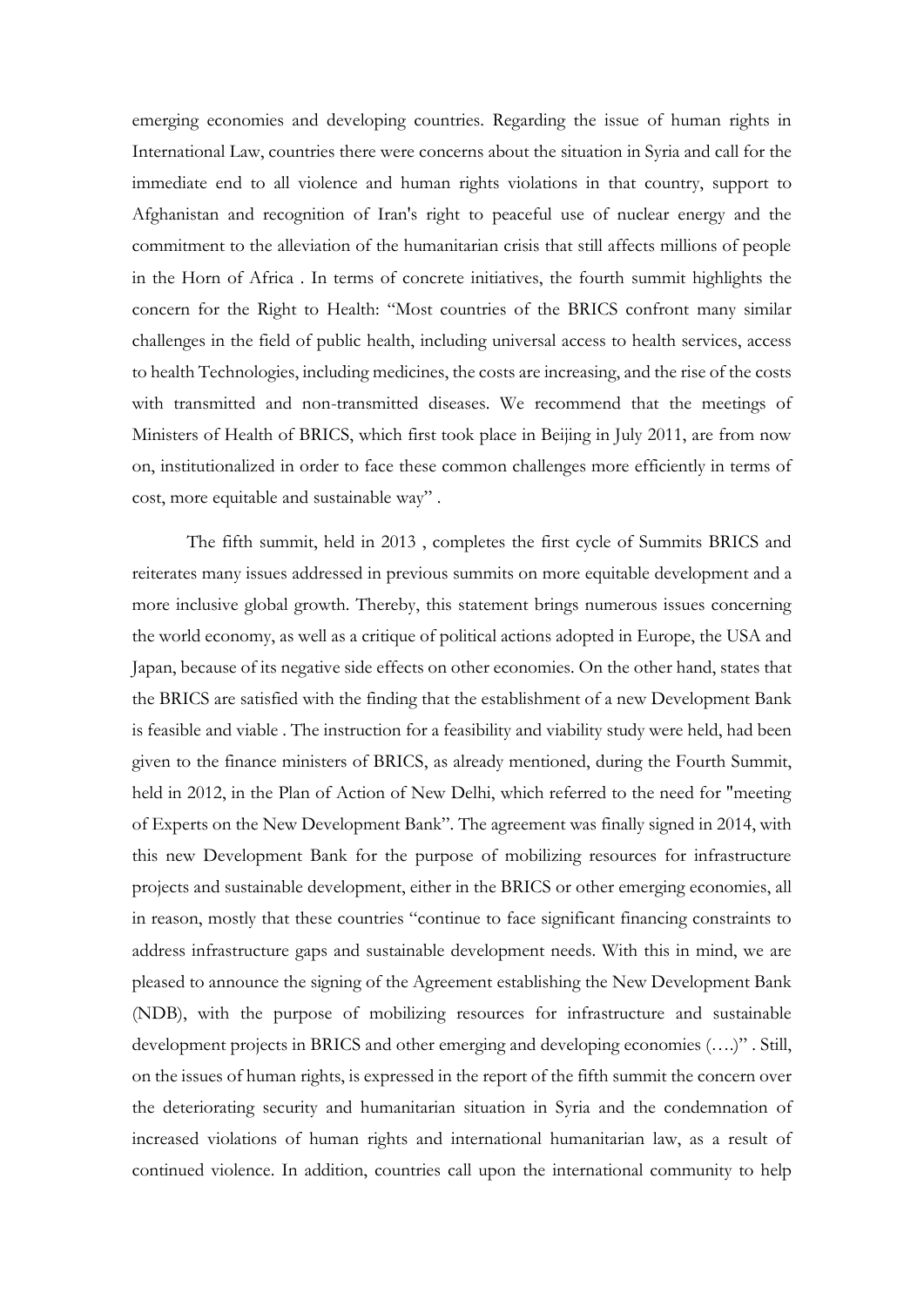Israel and Palestine to work toward a two-state solution and present issues again as the commitment to Afghanistan and the nuclear issue in Iran, the concern over the deteriorating humanitarian issues in Mali, with the ongoing instability in the Democratic Republic of Congo. Finally reaffirming the commitment to work together to achieve the millennium goals. .

Finally, with regard to the sixth summit just held in Brazil, we can say that was marked by a new way of agreement between countries institution, especially when dealing with the creation of the Development Bank of the BRICS . The unfolding of this proposal falls mainly on countries whose latent social inequalities reverberate in political and diplomatic level. One could cite the work on the development of social policies aimed at combating drugs, the reduction of gender inequalities, the smoothing of economic and social inequalities from the enforcement of human rights, whose implementation has been further complicated from the recognition of new / old rights and the consequent institutional swelling inherent to population growth and the extension of life expectancy. Such questions are very related to matters of public health policies, certainly one of the main points of progress made since the first summit.

This new perspective is critical, especially in health. We give an example to facilitate understanding. It is estimated that 46% of incidents related to people affected by tuberculosis live in countries belonging to the bloc and about 40% of the mortality from this disease occur in these countries . Unlike other countries, Brazilian policy of treating this disease allows greater control of the substances used in the treatment, as accentuates the Bulletin of the World Health Organization, since the drugs are free and treatment policy decreases the risk of incomplete treatment. However, we observe that countries like China and India, who long ignored the recommendations of international organizations, achieved a series of breakthroughs. As an example, we refer to the fact that China has deployed more than 3,000 centers for the monitoring of incidents related to tuberculosis, according to the Bulletin, and India implemented a system of electronic notification of disease that allows a greater capacity for government action and geographic visualization of the demands. Although each country has different points to be clashes, its' the whole confrontation that stands out. The Development Bank that will allow other emerging countries also receive resources, transmutes into a new possibility to foster the reduction of poverty and expand the capacity of investment in public policy, given that the "development" is not restricted to economic and structural, but advances linked to the full implementation of the rights related to social determinants. This means moving towards the realization of the rights. Furthermore, from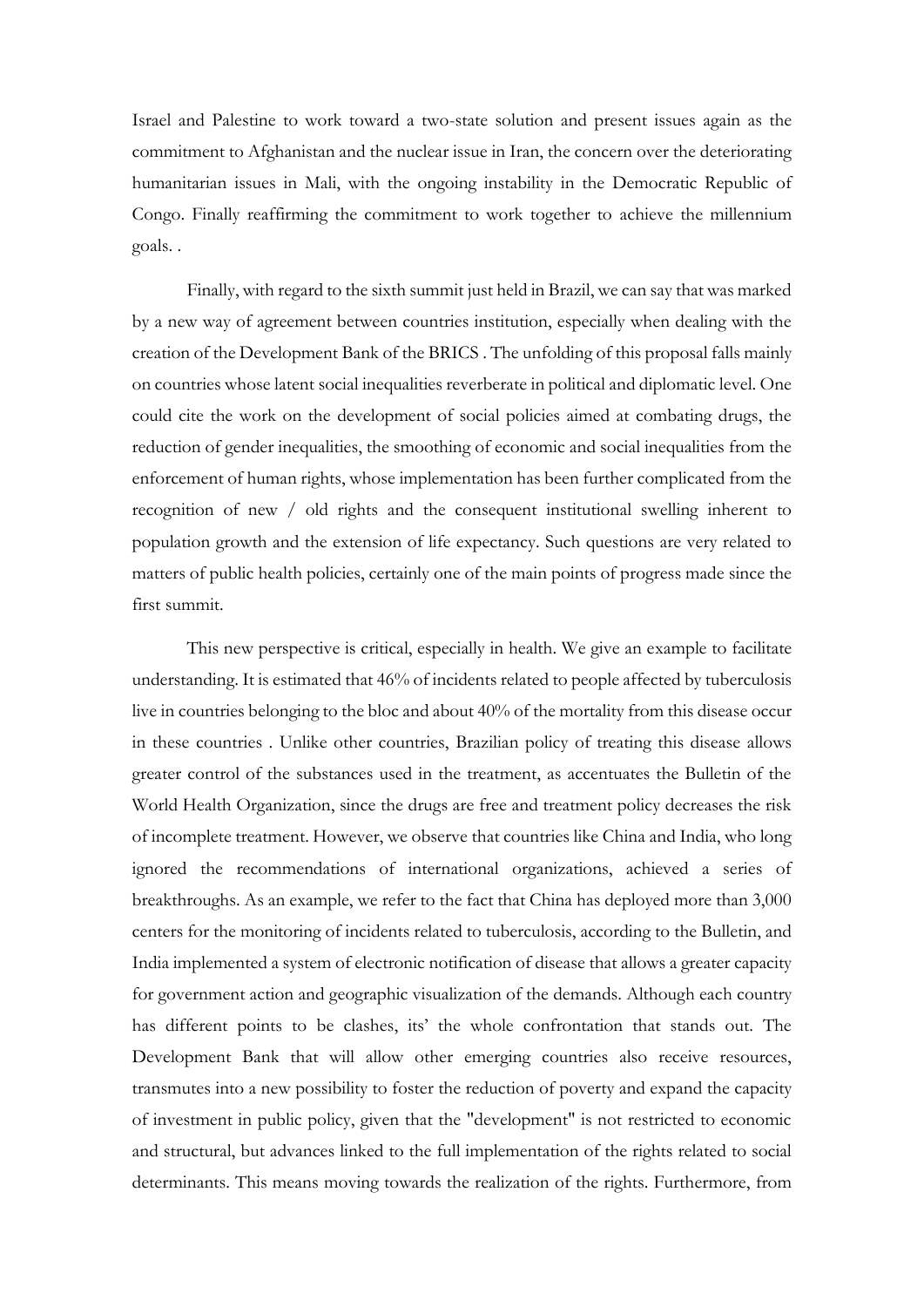the statements of the domes we can observe, even if narrowly, the BRICS countries are willing to commit to an agenda of human rights protection. However, the vast majority of issues relating to human rights concerns violations witnessed in countries outside the BRICS, and very little is said about the guarantee of these rights at the national level in each country.

**4**. There's no speaking of a "natural affinity" between the countries that composes the BRICS, but every of them have undeniable achievements in several fields – being, for instance, social or economic – that could be object of cooperation . It must be understood that each country, in its singularity, has very different and complex cultural, economic, political and religious issues. However, we identify in the right to health some issues that might, in fact, shorten the distances between local realities and fortify the effectuation of human rights through caring and attending to health that, despite presenting peculiar local questions, may overcome many differences. To speak of health implies to speak of life, and the presuppositions of life have common aspects to every country in their individual forms. Certainly, through health – the right to health – it is possible to advance the consolidation of what has been searched since the first summit: dialog and cooperation. In this sense, there has been at least ten reunions made by the BRICS since 2006, among multiple international events or specifically organized to have a discussion, between Heads of States or Ministers of Health of each country, regarding precisely themes related to health. BRICS acknowledged, in several manifestations as a group, that cooperation might contribute to a better development and social protection for their own subject population. Right to health, in its turn, amongst social rights, gains space in the cooperation agenda of BRICS fundamentally since 2010 and, therefore, presents itself as a possibility for searching a new model of cooperation that contributes to the effectuation of human rights.

This has been materializes in a few actions, as it was stated in the records of the BRICS's Ministers of Health Reunions. An example of that is the account of the meetings occurred in Beijing, in 2011, that points towards the necessity of fortifying the political systems of health as a way to secure the social and economic developments. Furthermore, the subject has gained attention in the agenda of cooperation of the BRICS specially since the declaration of the 5th Summit of BRICS in Durban, occurred in march/2013, at South Africa, in which the countries highlighted their concerns with non-transmissible diseases and their global threat and acknowledged the necessity of more research regarding the socioeconomic determinants that cause such diseases in the states members of the BRICS. Plus, the ministers also renewed the efforts of facing the continuous challenge brought by the HIV virus. It must be noted as being relevant to this work the fact that the BRICS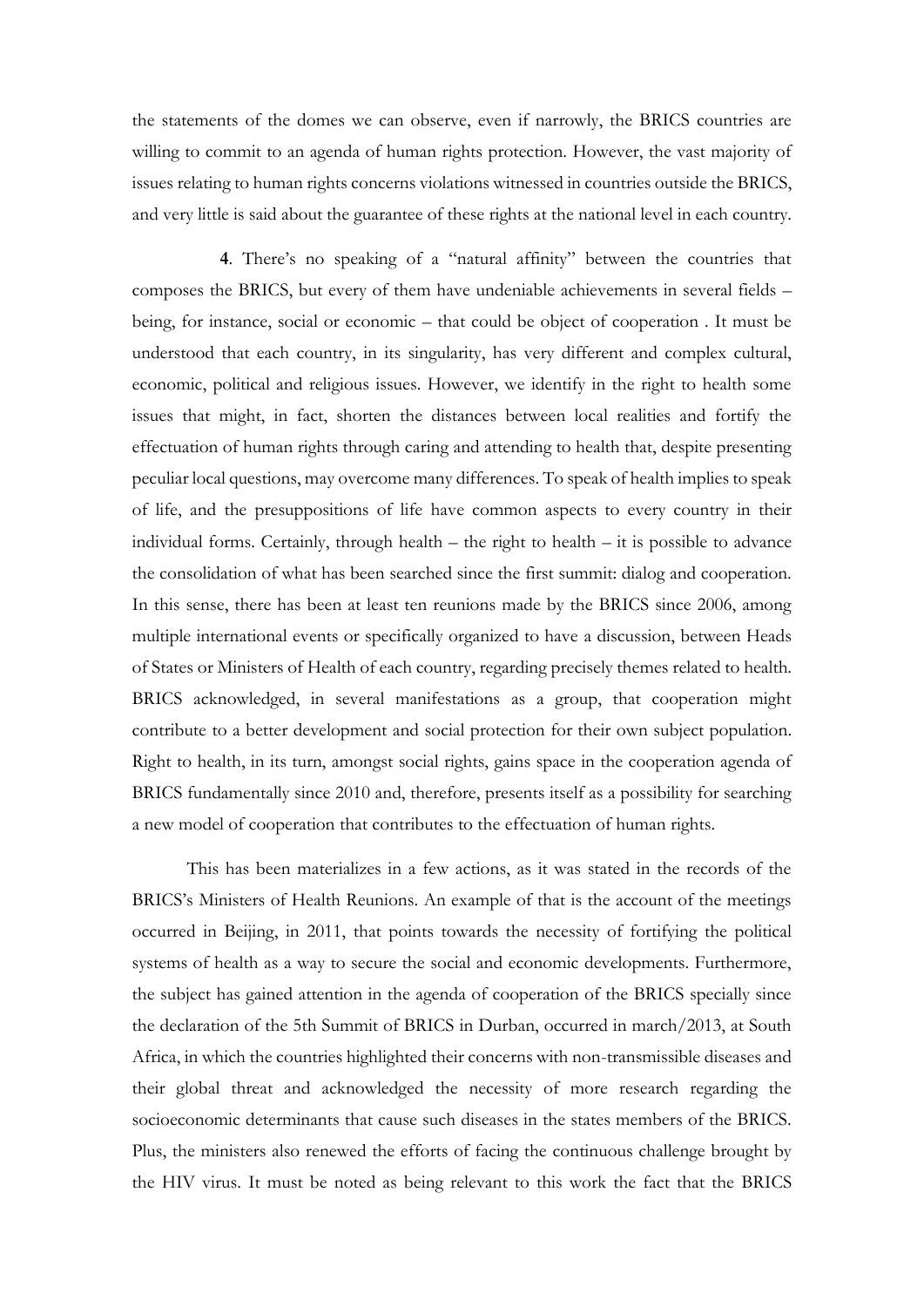renewed their compromise with enforcing the international cooperation in the sector of health.

Another important aspect to be noted is the position assumed by the ministers in the defense of having a reform in WHO with the purpose of stablishing a new global health governance, stablishing new priorities and programs, as well as effectuating new managing reforms. In its turn, regarding the effective results, there is a compromise of countries with the promotion with the access to quality, effective, safe and fair priced medication and vaccines along with the compromise signed to permit the transfer of technology and capacitation of people who work in the field of health . Let's see, for example, the case of progressive expansion of HIV treatment, specially the encouragement of new antiretroviral therapies, a proposed debated in the Encounter of BRICS's ministers of Health (Beijing, 2011), representing a tendency of investments in the fields of prevention and treatment. It is estimated that the countries that belong to the bloc have invested 120% more, in comparison to the previous year, in policies related to HIV, contributing for that, only in 2011, 1,4 million people, or about 20% more , have access to the apparatus responsible for treatment and prevention. In this case, preceding the expansion of access is the expansion of financial availability and of capacity of investing. Although Brazil foments its own action in the treatment of the virus, its signature in pacts of the United Nations enrolled it to raise HIV related investments which, if properly added the other countries contributions, should totalize about 25 billion dollars until 2015, and it reveals that HIV/AIDS is more than a acknowledged problems in the current world, becoming a problem to be contained.

However, the perspectives deriving from the compromise with extension of investment does not mean an excessive weakening of public finances, if they are accompanied by a directive attaining to the simplification of the access to treatment. The formation of new agreements foreseeing the industrial production of medications related to the struggle against HIV, adopted in 2011, represents an important example of that. The Brazilian state, while making possible the production of certain medicaments in Brazil, ends saving a substantial amount of resources that, later, can be invested in other social policies. In this specific example, Brazil saved about 650 millions of reals in buying medications related to the HIV treatment. More than that, it made possible for the movement of capital to reach about 400 million reals . In the perspective of the pacts related to the BRICS, that is important because, having in sight that it goes beyond providing a greater possibility of the population accessing its rights, such attitudes mean fortifying the internal economy of the very country, which is one of the main goals linked to the bloc.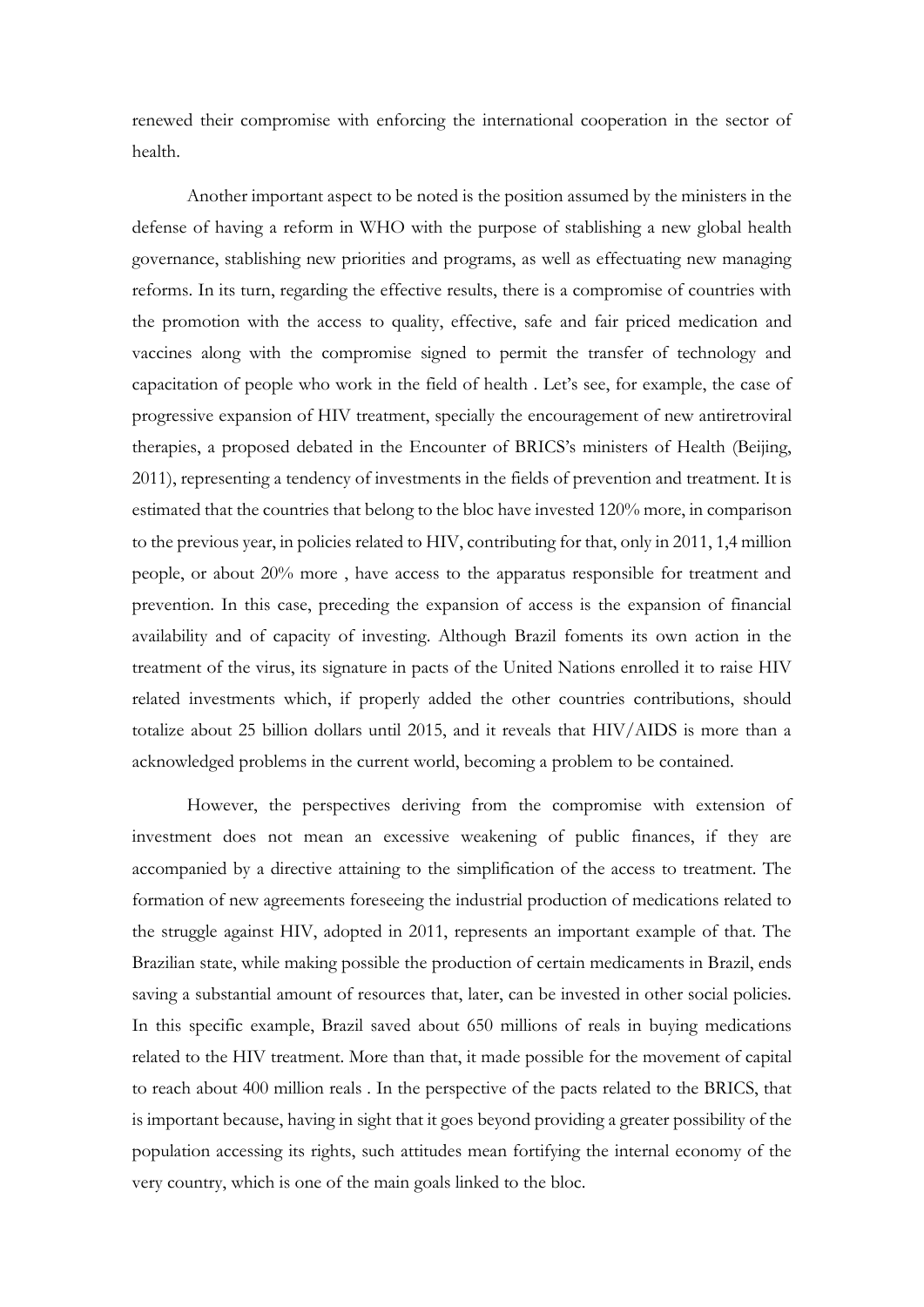By the other hand, it is noticeable that the agenda still lacks actions focusing the integral development of health care systems, more specifically, retrieving the focus from diseases and adopting the extended concept of health that, by its turn, demands social and economical developments. This is considered one of the main challenges of the group, in the sense that is required to public health programs focuses on the community and not only individuals, because it is a right acknowledge for all. As have sad Scaffardi, "the force with which events are occurring within the BRICS is probably the result of the approach adopted. It has not set up a radical group whose goal is to revolutionise or overturn global governance; instead a legal network has been created ". So, "having identified a need for reform, it tackles the status quo in a gradual way and on several fronts. The process has been sketched out from a virtuous angle, although the distances to be covered to achieve progressive implementation targets remain considerable" . Furthermore, overcoming this challenge require long term actions, specially given the facing of social determinants and the necessity of intersectoral actions. In short, it is through public policies that is permited social conditions for effecting the right to health. Such right, in its turn, runs through social determinants which facing can be boosted by a fraternity based cooperation. In this sense, we defend the necessity of fomenting the acquaintanceship considering and promoting several dimensions involving society, in which the economical cannot occupy the core of this cooperation. It is believed that the fact of health integrating the cooperation agenda of BRICS can be the link between countries through fraternity, taking seriously human rights.

**5.** In this article, we've worked with the possibility of the assumption of fraternity being a link between countries in the context of BRICS. We observe that what bonds more frequently, when it comes to a group of countries, is the economic bound; but, just as the BRICS present meaningful differences with other forms of organization, we believe that we can overcome the impositions laid by the economic system. Obviously we acknowledge the difficulties for implementing such assumption, because fraternity puts in question the form of operation of the various social systems. We also know, as says Eligio Resta, that humanity can only be threatened by humanity itself; or, if until today, we've worked "for War", we can also work "for peace". Lucia Scaffardi is right when she states that these singular "forces" acting in the development of the BRICS are forces not for war, but for peace. A more fraternal living, which certainly can be observed in the acts and actions we are promoting, and that we will promote, regarding the effectuation of the right to health. As seen, from BRICS's summits declarations, an essentially political discourse can be identified. The countries see themselves as a group intending to contribute to the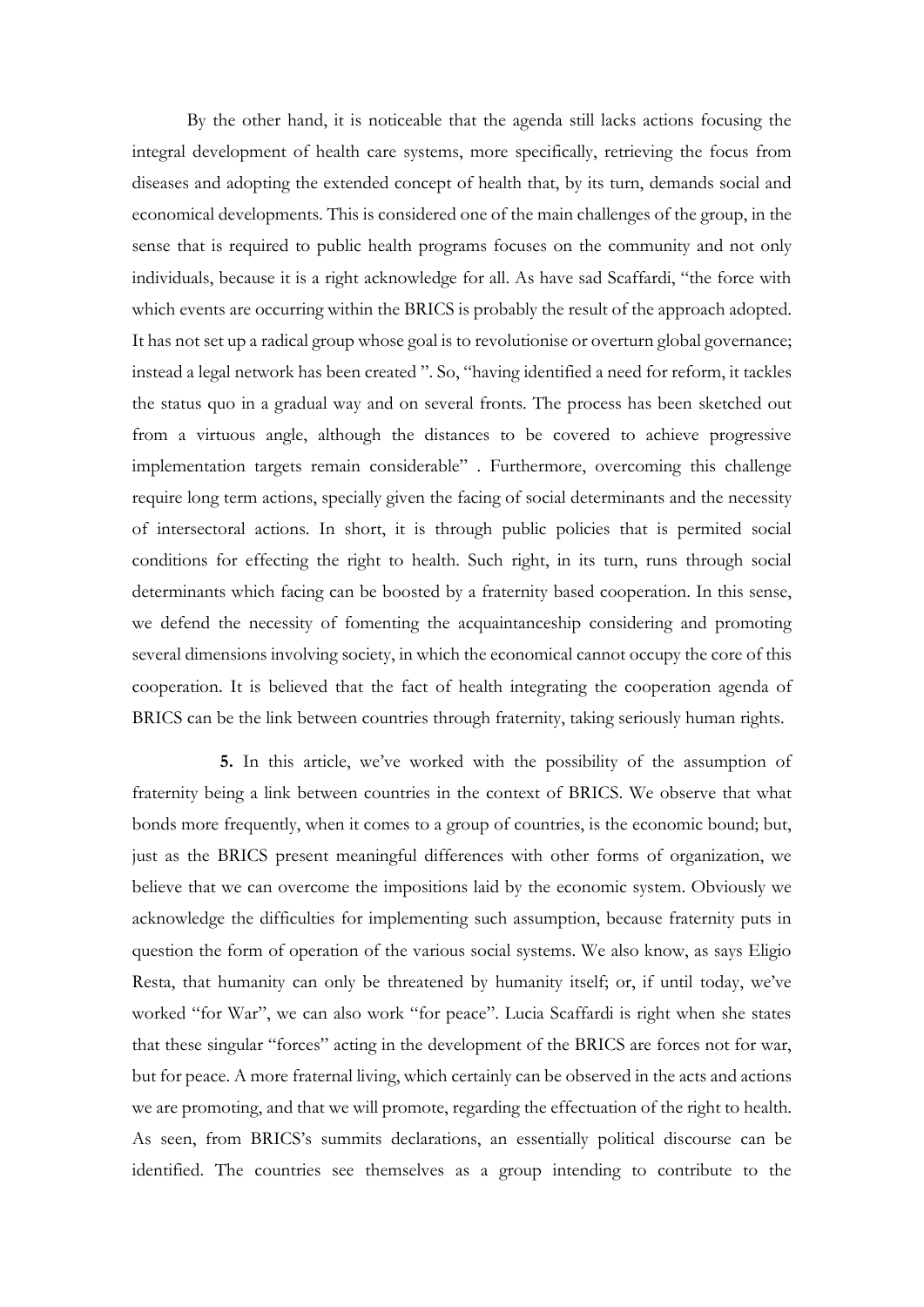development of humanity and for the establishment of fairer, more egalitarian world. Yet, it is possible to comprehend that the BRICS intends the establishment of a more egalitarian world in the sense that these emerging countries desire greater participation and voice in the international community. In this sense, it is clearly observed that the discourse é directly turned to the United Nations and, mainly, the reform of the UN's Security Council and the global financial architecture, when stating that these countries have contributed in a relevant way for world peace, security e stability through reinforcing multilateralism and promoting a greater democratization of international relations. In this way, the promotion of the right to health is directly linked to the promotion of the other human rights. Therefore, the same is complemented by these and vice-versa, in a way that the right to health in an intersectoral and transdisciplinary right and, so, from right to health, it's possible creating a "bridge" towards effectuating human rights.

## REFERENCES

ARNAUD, Jean et al. Encyclopedic Dictionary of theory and sociology of law. Translation Patrice Charles, F. X Willaume. Rio De Janeiro: Renovar, 1999.

BRASIL et al. BRICS Health Ministers' Meeting: Beijing Declaration. Beijing. Available at: <http://www.brics.utoronto.ca/docs/110711-health.html> Acessed on 08/12/2016.

BRASIL et al. I BRIC Summit Joint Statement. Yekaterinburg, 2009. Avaliable

at: <http://www.itamaraty.gov.br/temas-mais-informacoes/saiba-mais-bric/documentosemitidos-pelos-chefes-de-estado-e-de-governo-pelos-chanceleres/i-bric-summit-jointstatement/>. Accessed on: [12/07/2016].

BRASIL et al. II Cúpula de Chefes de Estado e de Governo do BRIC - Comunicado Conjunto. Nota n. 212. Brasília, DF, 15 abr. 2010. Avaliable at: <http://www.itamaraty.gov.br/sala-de-imprensa/notas-a-imprensa/2010/04/15/iicupula-de-chefes-de-estado-e-de-governo-do-bric/>.Accessed on: [01/08/2014].

BRASIL et al. Nota nº 153. VI Cúpula BRICS – Declaração de Fortaleza. Avaliable at:http://www.itamaraty.gov.br/sala-deimprensa/notas-a-imprensa/vi-cupula-brics-declaracao-de-fortaleza. Acesso em: Accessed on: [01/09/2014].

BRASIL et al. Quarta cúpula dos BRICS: Nova Delhi, 29 de março de 2012 Parceria dos BRICS para a Estabilidade, Segurança e Prosperidade - Declaração de Nova Delhi. Nota n. 77. Nova Delhi, 29 mar. 2012. Avaliable at: <http://www.itamaraty.gov.br/sala-deimprensa/notas-a-imprensa/quarta-cupula-dos-brics-nova-delhi-29-de-marco-de-2012 parceria-dos-brics-para-a-estabilidade-seguranca-e-prosperidade-declaracao-de-nova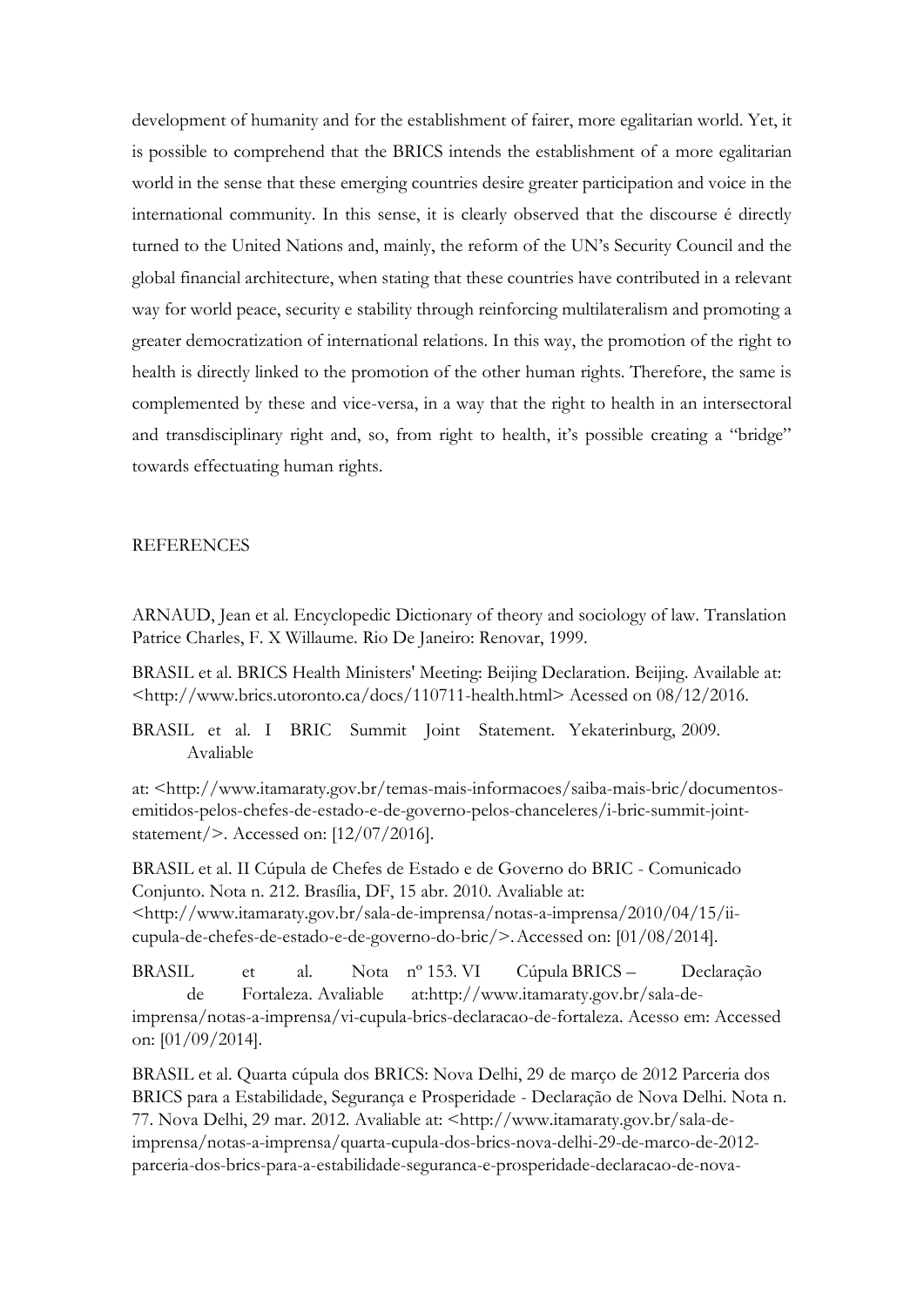delhi/?searchterm=IV%20C%C3%BApula%20do%20BRICS>. Accessed on: [07/08/2016].

BRASIL et al. Terceira cúpula dos brics – declaração de sanya. Nota n. 155. Sanya, China, 14 abr. 2011. Avaliable at: <http://www.itamaraty.gov.br/sala-de-imprensa/notas-aimprensa/declaracao-de-sanya-2013-reuniao-de-lideres-do-brics-sanya-china-14-de-abrilde-2011>. Accessed on: [06/08/2016]

BRASIL et al. V BRICS Summit - Brics and Africa: Partnership for Development, Integration and Industrialisation. Durban, 2013. Avaliable at: <http://www.itamaraty.gov.br/sala-de-imprensa/notas-a-imprensa/v-cupula-do-bricsdurban-27-de-marco-de-2013-declaracao-de-ethekwini>. Accessed on [09/08/2016].

BRASIL et AL. VI Cúpula dos Declaração de Fortaleza. Avaliable at:

http://www.itamaraty.gov.br/sala-de-imprensa/notas-a-imprensa/vi-cupula-bricsdeclaracao-de-fortaleza>. [Accessed at 09/08/2016].

BRASIL. Supremo Tribunal Federal. Cortes supremas dos BRICS. 2012. Avaliable at: <http://www2.stf.jus.br/portalStfInternacional/cms/verConteudo.php?sigla=portalStfCo operac ao\_pt\_br&idConteudo=159618>. Accessed on: [06/08/2016].

CINTRA, Marco Antônio Macedo (Org.). Cooperação brasileira para o desenvolvimento internacional: 2005-2009. Brasília, DF: Instituto de Pesquisa Econômica Aplicada: Agência Brasileira de Cooperação, 2010.

FERRAJOLI, Luigi. Principia iuris. Teoria del diritto e della democaracia. Teoria della democrazia. v. 2, Editori Laterza: Roma- Bari, 2007.

FORMENTI, Lígia. O Estado de São Paulo. Generic of Tenofocir will have a Brazilian version. Available at: <http:// www.estadao.com.br/noticias/geral,generico-do-tenofovirtera-versao-brasileira-imp-,677615>. Accessed on [09 set. 2014.]

Fundação Alexandre Gusmão, Mesa-redonda: o Brasil, os BRICS e a agenda internacional / Apresentação do Embaixador José Vicente de Sá Pimentel. Brasília : FUNAG, 2012. Available at <http://www.funag.gov.br/biblioteca/dmdocuments/OBrasileosBrics.pdf> Acessed on [08.09.2016]

LUHMANN, Niklas.Organizzazione e decisione.Traduction Giancarlo Corsi. Milano: Bruno Mondadori, 2005.

LUHMANN, Niklas; DE GIORGI, Raffaele. Teoria Della Società. Milano: Franco Angeli, 1996, OLIVEN, Ruben. Fronteiras, arte e pensamento na época do multiculturalismo. Fernando Schuler e Marília de Araujo Barcellos (orgs). Porto Alegre: Sulina, 2006.

Programa das Nações Unidas para o Desenvolvimento (PNUD). Avaliable at: http://www.pnud.org.br/Noticia.aspx?id=3631 ONU. 2011. Accessed on: [07/12/2016].

Programa das Nações Unidas para o Desenvolvimento (PNUD). Os objetivos de desenvolvimento do milênio. Brasília, DF, 2012. Avaliable at: <http://www.pnud.org.br/ODM.aspx>. Accessed on: [07/12/2016].

RESTA, Eligio. Il diritto frateno. Roma – Bari: Laterza, 2002.